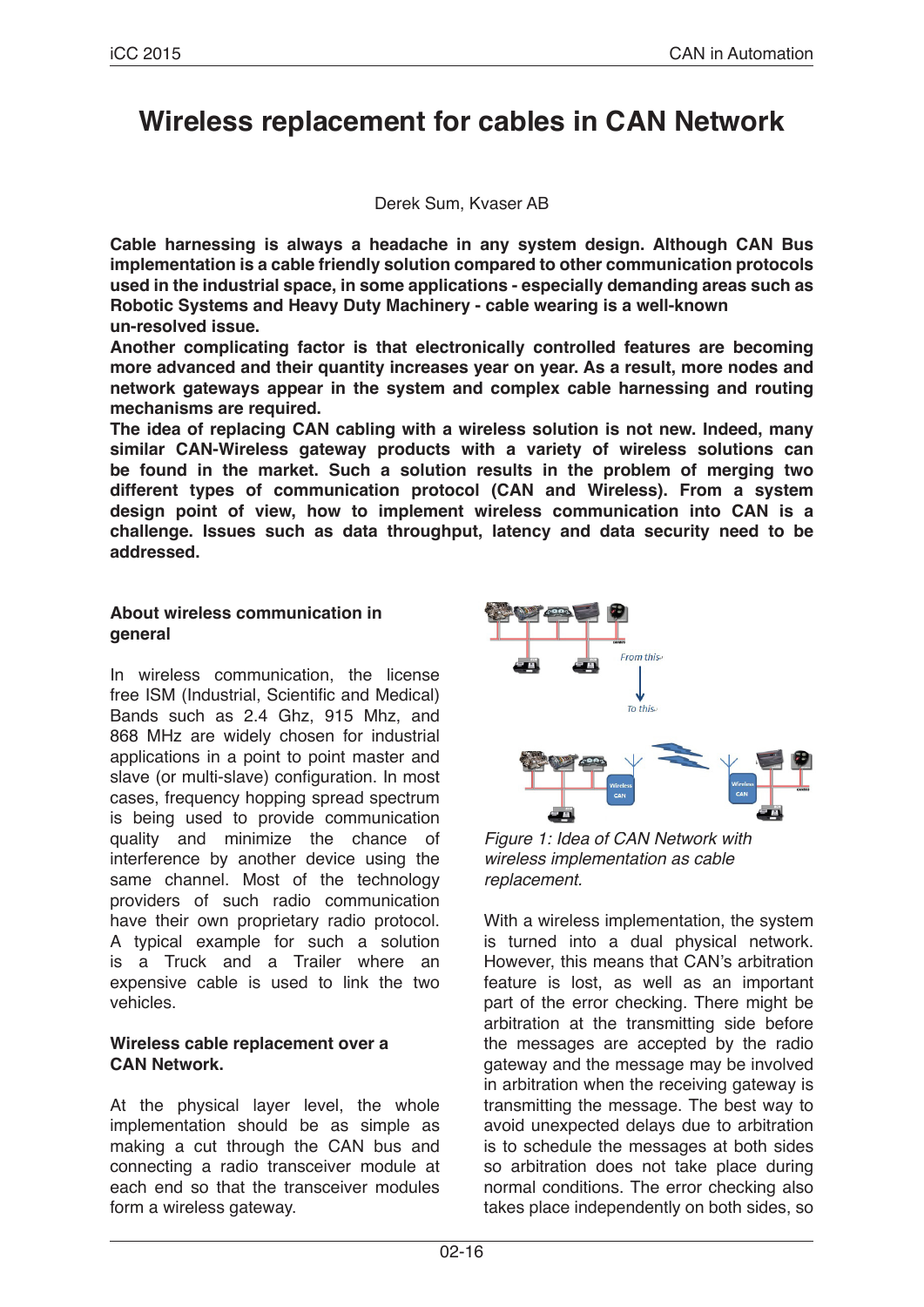it is necessary to understand that a message can be accepted on the transmitting side but not on the receiving side. This error case has to be handled by the Higher Layer Protocol. Therefore, we are expecting the concept of original system design to be changed or adapted.

## **Wireless CAN cable hardware**

The basic hardware implementation should consist of both a CAN Transceiver and Radio Transceiver in which the CAN Message will be buffered and carried in the payload of a Radio Frame. Filtering is required to optimize Radio Bandwidth/Data throughput.

The MCU should able to handle the compression and extraction of CAN data from the radio packet with a good size of FIFO buffering any burst of data.



*Figure 2: Concept of wireless CAN cable hardware.*

## **Why not Wi-Fi or Bluetooth?**

There are many radio protocol standards in the industrial space such as Wi-Fi and Bluetooth.

Wi-Fi and Bluetooth are dominant within the consumer market. However, when dealing with control systems, a propriety radio protocol is always preferred.

One issue for Bluetooth is range as it is typically less than 10 meters in most applications. As a cable replacement, this may not be enough for a short physical length CAN network requiring a 125K baud rate.

Initially, it seems that Wi-Fi's data throughput and range is far better than Bluetooth. However, the latency is not controllable and can be as much as 100ms. That might not be suitable for cable replacement in a realtime CAN-based control system.

It is necessary to point out that both Bluetooth and Wi-Fi, plus their related security encryption mechanisms, are well-known radio protocols in the control system market. For this reason, they could be far easier to hack than a propriety radio protocol.

Data throughput and bandwidth between Radio and CAN protocol

Data throughput is a major consideration for any Wireless implementation within a CAN System. In the radio frequency range between 2.4 GHz and 2.480 GHz, 1 to 2Mhz bandwidths is widely used by industrial applications for Frequency Hopping.

Although the Radio Bandwidth seems to suit the CAN Bus Protocol, the possible data throughput for the application (in this case CAN Messages as Radio packet's payload) may not be enough. This is because of the overhead from the radio mechanism. The actual application throughput will be roughly from 20kbps to as high as 128kbps according to similar products currently on the market. Actual Data Throughput is dependent on how their proprietary radio protocol has been implemented.

With such proprietary protocols, the handshaking method over TX and RX, as well as the radio packet overhead, can be limited in order to support higher CAN data throughput. Such overhead also contains important information to aid the system designer of a CAN System.

Taking the example of a well-designed 30 % - 40 % busload CAN system, 128 kbps is enough for a lower speed CAN network such as a 125K to 250K CAN Baud rate.

With a medium to high CAN Baud rate such as 500 K to 1M, proper filtering has to be in place in order to optimize the CAN data throughput over the radio link.

The data throughput for CAN over Radio Protocol will be independent of CAN Baud rate. Indeed, a CAN System Designer has to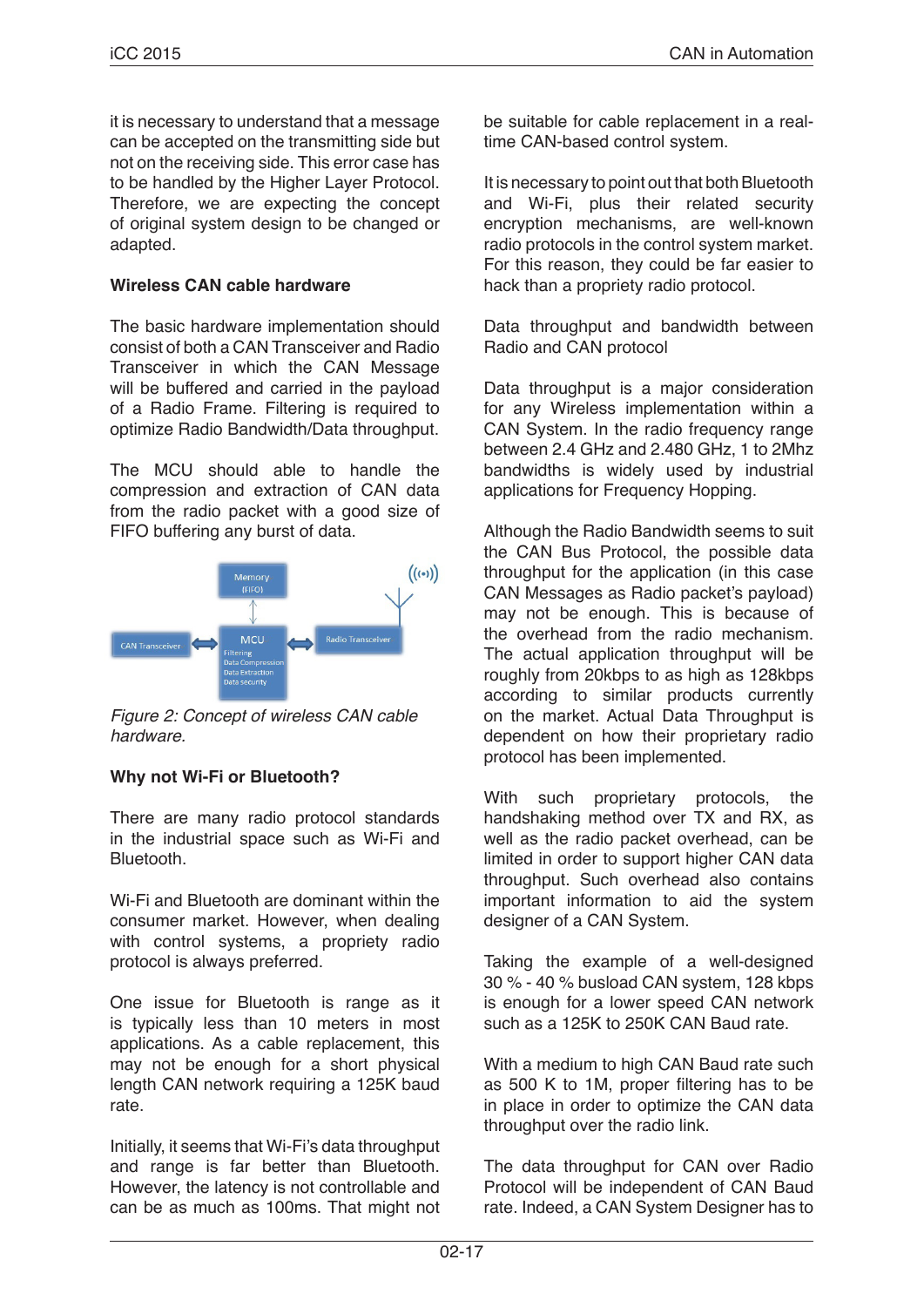understand the capacity of the radio protocol should a wireless solution be chosen.

## **Real time performance and latency**

In the wireless environment, latency is inevitable due to factors such as hand shaking of the TX message and Acknowledgement, as well as external interference causing retransmission.

In regular practice, most radio protocols quietly handle error detection and retransmit at the expense of throughput and variable latency.

Indeed, there are couples of factors that affect latency:

- 1.The time a radio packet waits before being transmitted depends upon the internal buffer size as well as cross traffic (if the protocol is working as half duplex)
- 2.If there is any error causing re-transmission of the packet?
- 3.The time to receive an acknowledgment after successful transmission depends on the performance of the radio device from other side

CAN is well-known as a protocol for real time prioritized communication systems. In most cases, it would be hard for a CAN control system to tolerate delays caused by wireless cable replacement without knowing the possible latency over radio link.

A good wireless solution should have a known maximum latency within a successful radio packet transmission. A controllable/ known latency is a key for scheduling the CAN message within a system. Hence, any unknown latency could possibly affect the actual outcome of the CAN System behavior.

Some wireless products currently on the market could add up to 30ms of latency over the radio packet. However, with a well-designed proprietary radio protocol, the latency could be minimized down to the region of 2ms for a successfully transmitted radio packet.

An additional factor to bear in mind is that a known maximum latency and data throughput have a critical influence over how the buffer stack should be setup for incoming CAN Messages. The reason for this will be explained later in the article.

#### **Diagnostic over wireless link**

There are two philosophies to consider when employing Diagnostic services over a wireless link when it is used as a cable replacement:

- Higher Layer Protocol i.e. Diagnostic Services Protocol for the CAN System.
- Self-Diagnostic information on the Wireless link.

Diagnostic Protocol service is widely used in CAN applications such as J1939 and ISO 14229.

Very complex Transport Protocols such as ISO 15765 require precise timing control over multiple consecutive CAN Message transmissions. Therefore, as mentioned in previously, a known/controllable latency as well as good buffering are important.

A controllable latency over the radio packet allows the application layer to manage the timing according to the actual capability of the physical layer.

Good buffering will ensure the correct handling of any burst message, especially in multi-frame transmission of the Transport Protocol. There is only a thin line between the maximum latency and data loss.

The rule of thumb is that if the message burst exceeds the capacity of the buffer times latency, there will be message loss.

For self-diagnostic information, the Wireless link should provide the ability to self-check information such as:

- Radio packet information
- Radio signal quality
- Any history of error occurrence
- Any re-transmission of the packet

One way of looking at this is as a cable replacement using Wireless technology. On the other hand, this is also an individual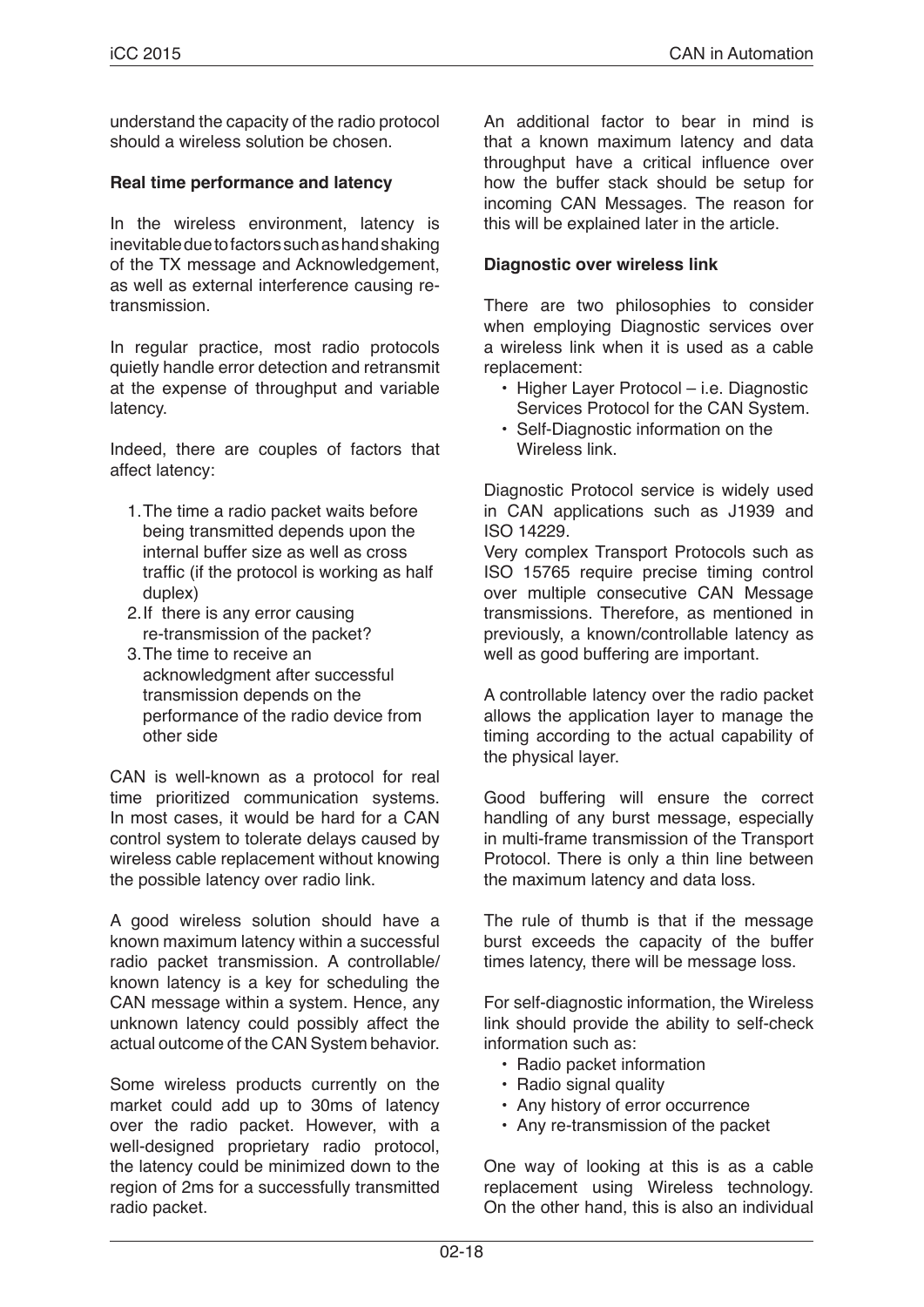ECU within a system. Therefore, instead of viewing it purely as a data carrier, the wireless link's self-information and status should be considered as part of the system design.

#### **Possible wireless range for CAN communication**

The possible range is limited by four elements: radio frequency power, receiver sensitivity, antenna type and the environment surrounding the wireless implementation.

The effective possible range is determined is often anticipated to be determined by the actual radio frequency power. This is measured in Watt on a logarithmic scale i.e. in, decibels (dB). The power density is proportional to the inverse square of the distance.

*Table 1: Milli watt and decibels scale*

| Milli watt (mW) | Decibels (dBm) |
|-----------------|----------------|
| 1 mW            | 0 dBm          |
| $2 \text{ mW}$  | 3 dBm          |
| 4 mW            | 6 dBm          |
| $10 \text{ mW}$ | 10 dBm         |
| 100 mW          | 20 dBm         |
| 1 mW            | 30 dBm         |

It should be pointed out that range can never be guaranteed for a radio connection. Range is dependent not only on the output power but also on the antenna diagram, the quality of the antennas, physical objects in the wave path causing radio shadows, reflections and absorptions, plus weather conditions. Sensitivity to these reducing factors depends on the actual wavelength. Only output power can be specified with accuracy. Thus any wireless connection should better be verified by practical tests on site.

There are some ways to enhance the radio range:

1. Use of different frequency bands The simple rule is that frequency band is proportional to the available bandwidth but inversely to the effective distance and propagation through obstacles.

- 2. Use of a power amplifier to increase the dBm level of the transmitter. A half watt of power increase will result in a 10dBm gain on the transmitter.
- 3. Use of advanced receiving antennas. By including a directional antenna on the receiver side, n such a case, the receiver sensitivity will be boosted. There are several other alternatives, e.g. Diversity antennas, array antennas, rake antennas, etc.

In regular practice, the ISM band is widely used for 2 solution types:

- 1. 900 MHz for longer range, lower bandwidth
- 2. 2.4 GHz for higher bandwidth, lower range

From an application point of view, in most cases, 2.4 GHz is still the preferred choice for wireless cable replacement in a CAN Bus system. This is because it offers:

- more bandwidth (i.e. data throughput)
- a worldwide frequency band for use in multiple countries
- smaller antenna implementation.

The 900 MHz range is chosen because:

- System implementation requires a larger range e.g. mining.
- Remote movable device/system in large area.
- Government restriction of the use of a higher frequency band in certain heavy duty industrial areas.

Although the 2.4 GHz frequency band has a shorter range, with the correct antenna approach, it could still be effective at a 300- 400m distance.

For most CAN physical layer implementations, there is a recommended cable length due to propagation delays i.e. a 500K network recommends 100 meters of cable and 250 meters on a 250K network. So, in most cases the range of the radio link will not be an issue as the implementation is a cable replacement but the system integrator may face problems with data throughput and real-time performance.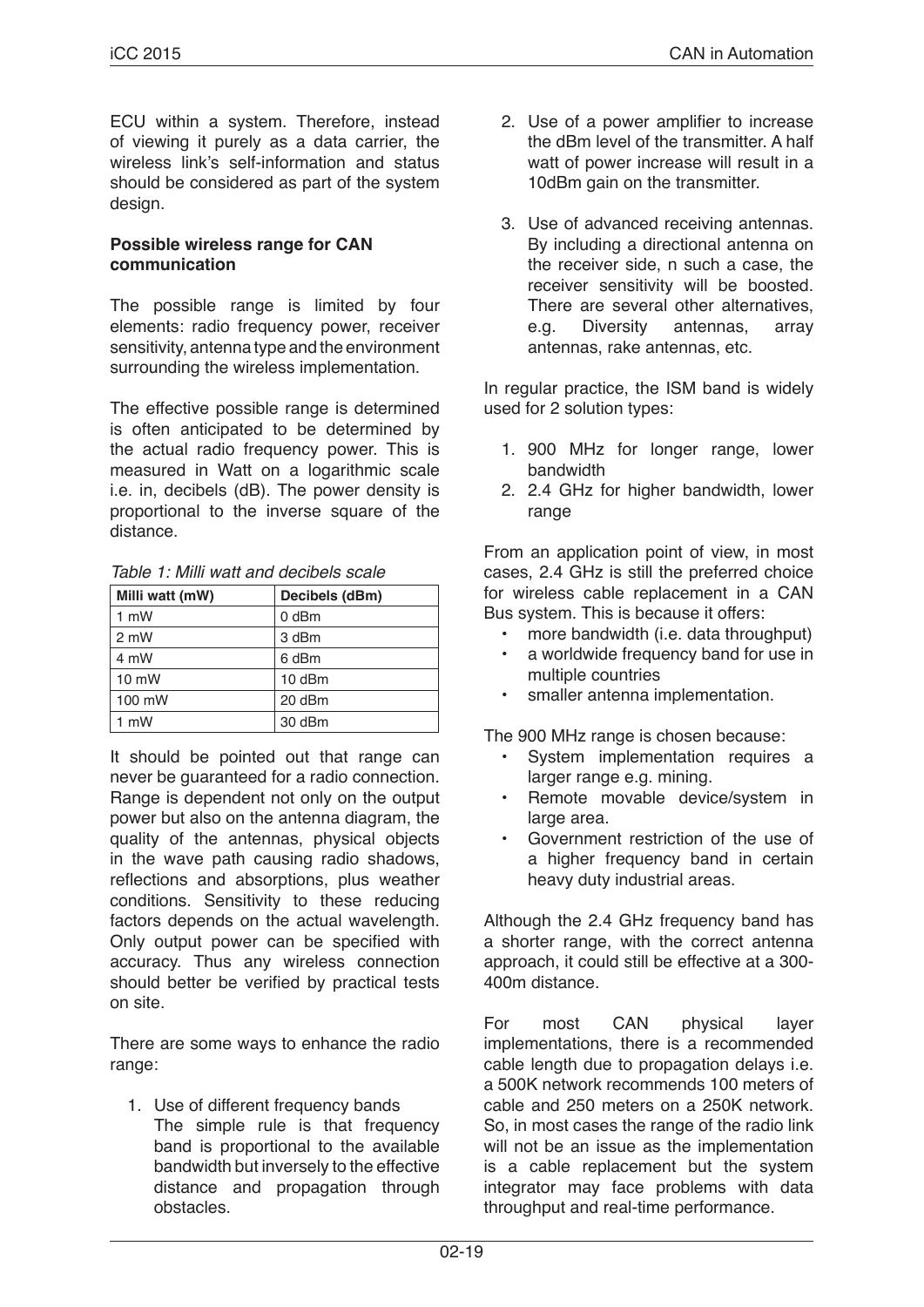## **Error handling of CAN over wireless**

The CAN Bus protocol has a state of the art complete error handling mechanism.

However, in a wireless implementation, the physical network that connects all the nodes together will be split into two networks, with each network having its own error handling mechanism.

This means that some original communication behavior will be hidden. For example, figure 3 shows that the original network has been split into Network 1a and Network 1b. While the node in network 1a is broadcasting Message A for the node in network 1b, the acknowledgement in network 1b will not been seen back in network 1a.



*Figure 3: Concept of wireless CAN cable hardware.*

As the Wireless Radio Protocol has its own error handling mechanisms such as re-transmission, acknowledgement, CRC checks … etc., it effectively divides the whole system into three sets of active communication protocol i.e. Network 1a, Wireless Cable replacement and Network 1b as Figure 3 shows.

However, the status as well as any error appearance on a wireless network could be useful to the CAN Network itself i.e. the Wireless Cable replacement also acts as an individual CAN node and reports its status.

Such a mechanism could be a huge benefit for the safety of a control system. For example, if the Wireless cable replacement is able to broadcast its re-transmission rate and RSSI (received signal strength indication) to the CAN Network, the whole system could enter into safe mode when the re-transmission rate is too high and RSSI is lower than an accepted level.

Vice versa, a pair of wireless cable replacements could also monitor the CAN Network and thus report abnormal CAN activities to the other side over the radio link.

Such an implementation is totally feasible with current technology and should improve the safety and reliability of the combined communication protocols.

## **Data consistency and security**

The advantage of a traditional wired CAN network is that any kind of intrusion has to be made by physical appearance. Thus taking CAN applications in Automotive as an example, the security of the CAN network is ensured by seed and key access through the transport protocol. Only a valid security key code is allowed to access the proprietary memory of the ECU.

A wireless network requires a different approach, as it exposes the system to greater access through the air.

Common radio packet practice includes identification methods such as pairing Radio ID, identification of a transmitter or receiver, packet sequence/serial number, Data Payload as well as CRC checksum.

With that information available in the air. there are some potential risks with a wireless network:

1. Denial of Service:

The control system's wireless communication link is intruded and services are terminated.

- 2. Manipulation and replay. Intruder attacks the system acting as the control signal and manipulates the system in an abnormal way.
- 3. Information leakage: Hacker is able to sniff the information.

In general, many type of security methods can be added to those scenarios to protect the system from being intruded such as:

- Additional Authentication Key
- Encrypting the payload data
- Additional Addressing on top of Radio Pairing ID